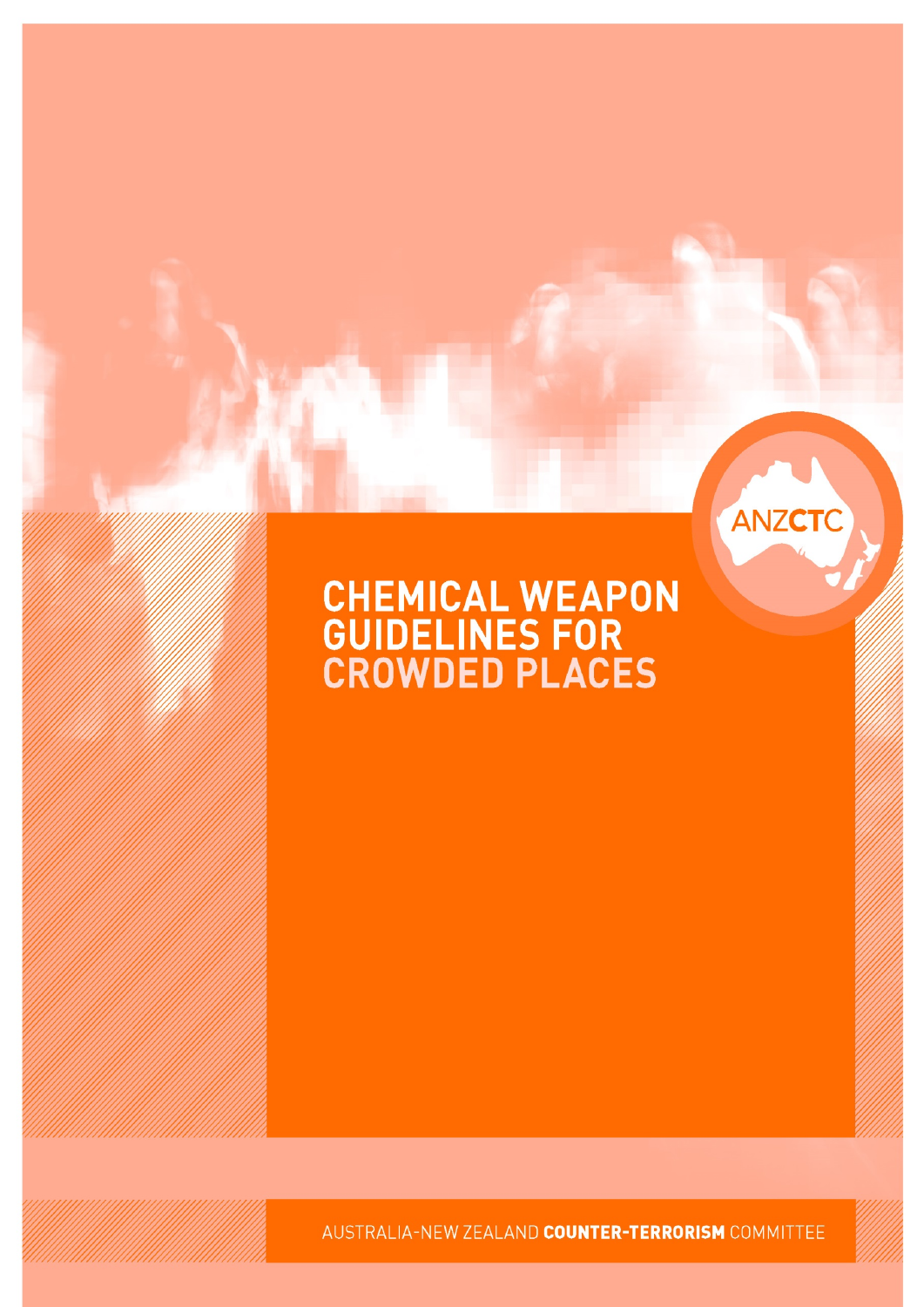ISBN: 978-1-925593-94-5 (Print) ISBN: 978-1-925593-95-2 (Online)

© Commonwealth of Australia 2017

With the exception of the Coat of Arms and where otherwise stated, all material presented in this publication is provided under a Creative Commons Attribution 4.0 International licence (www.creativecommons.org/licenses).

For the avoidance of doubt, this means this licence only applies to material as set out in this document.

The details of the relevant licence conditions are available on the Creative Commons website as is the full legal code for the CC BY 4.0 licence (www.creativecommons.org/licenses).

#### **Use of the Coat of Arms**

The terms under which the Coat of Arms can be used are detailed on the Department of the Prime Minister and Cabinet website (www.dpmc.gov.au/government/commonwealth-coat-arms).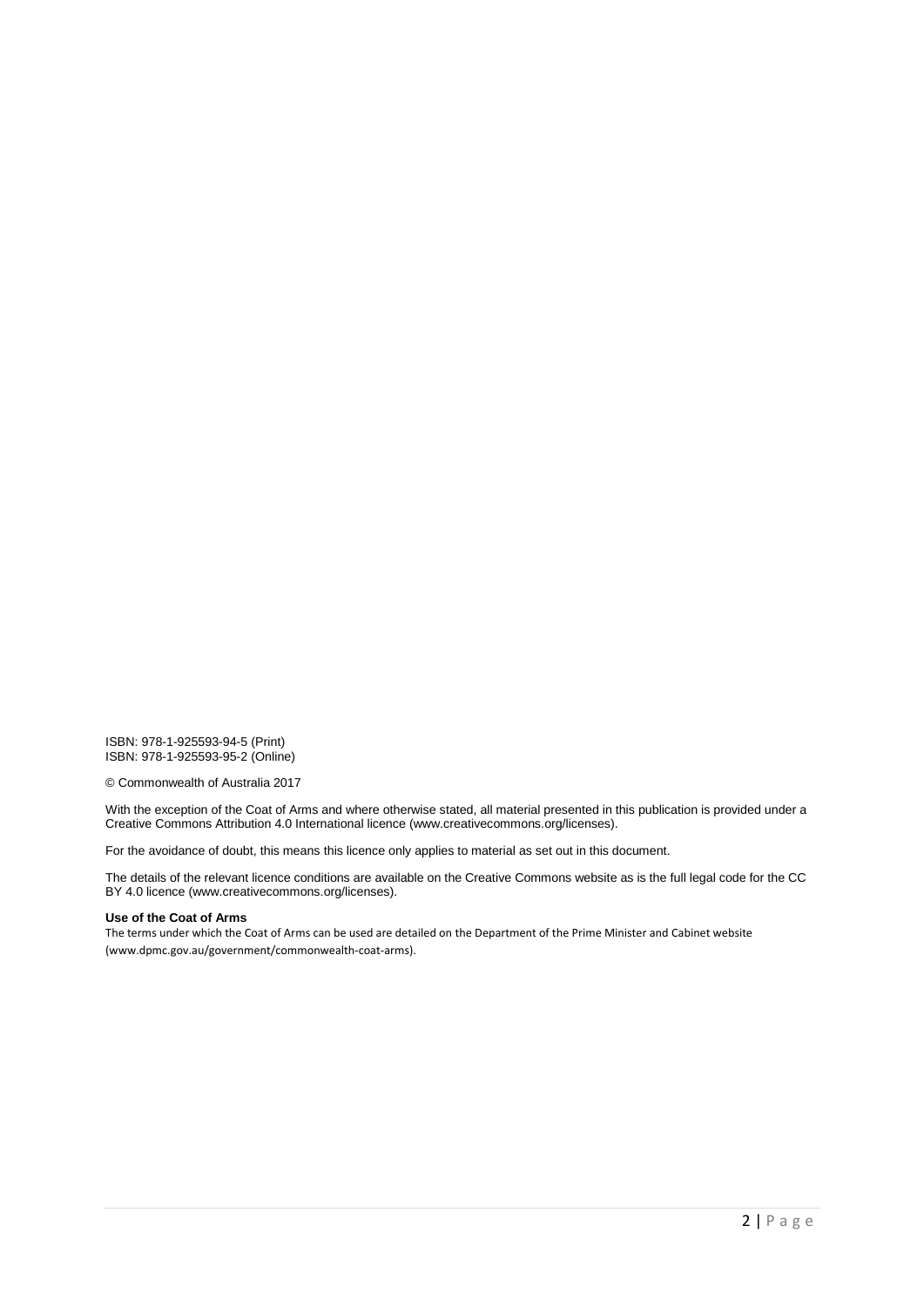## **Contents**

| What is the government doing to protect crowded places from chemical weapon |  |
|-----------------------------------------------------------------------------|--|
|                                                                             |  |
|                                                                             |  |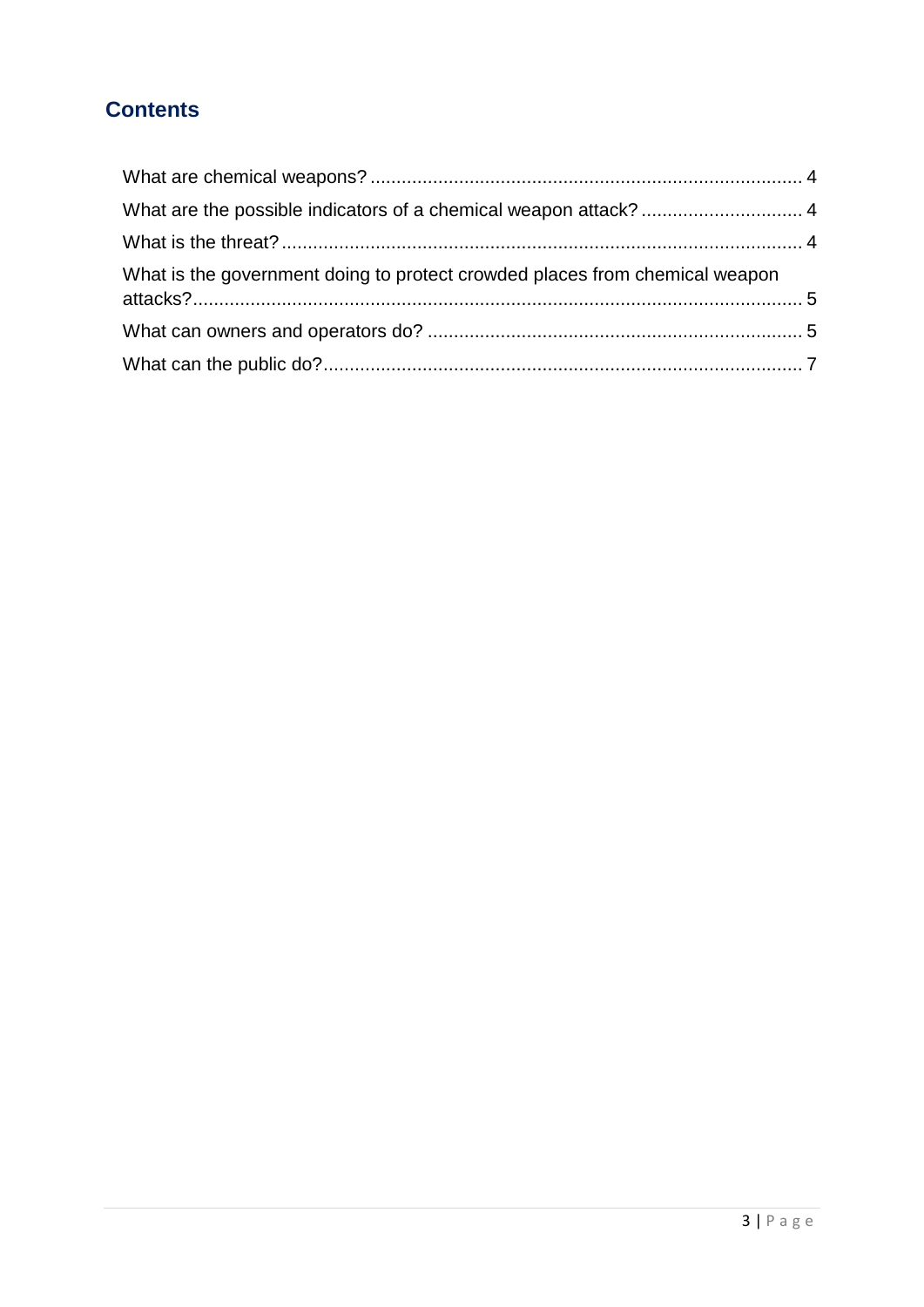# **CHEMICAL WEAPON GUIDELINES FOR CROWDED PLACES**

#### <span id="page-3-0"></span>**What are chemical weapons?**

A chemical is a material that may pose a health hazard or physical hazard, and included compounds that are toxic, flammable or corrosive. Chemicals vary greatly in toxicity – some are highly toxic and can cause immediate or delayed symptoms, others are less toxic and pose a less immediate threat or no threat at all. Chemicals in a gas or liquid state generally lead to greater exposures than solid chemicals. Chemicals can include:

- Substances defined within the Australian Dangerous Goods Code or National Code for Practice for the Storage and Handling of Workplace Dangerous Goods;
- Warfare agents developed for military use but banned since 1997 under the Chemical Weapons Convention e.g. nerve or blister agents:
- Legitimate but harmful household, commercial, or industrial products (e.g. chlorine); and
- Biological toxins, e.g. ricin.

A chemical weapon is a device or mechanism designed to deliberately deploy a harmful chemical. Chemical weapons use the toxic properties of chemical substances, rather than their explosive properties, to produce physiological effects on victims.

The toxicity of the chemical, and its concentration when it reaches people, both determine the severity of the exposure. The concentration of a chemical in the air is determined by a range of variables, including:

- The volatility, state, vapour density and persistence of the chemical;
- The presence and strength of environmental factors (e.g. wind, rain, humidity); and
- The environment in which the chemical is released enclosed spaces can expose people to more concentrated doses, while chemicals usually disperse more quickly in open spaces.

#### <span id="page-3-1"></span>**What are the possible indicators of a chemical weapon attack?**

All chemicals act differently and there are no common indicators for all chemical agents. In some cases there may be no immediate and obvious indicators of a chemical weapons attack. Some chemical agents can produce obvious visual signs of exposure in groups of persons, including:

- Eye irritation, visual changes, vomiting and diarrhoea;
- Coughing, breathing difficulties and respiratory irregularities;
- Muscle weakness, paralysis and seizures;
- Skin redness, irritation and burns; and
- Collapse, loss of consciousness, or death.

There may also be obvious visible signs of a chemical weapons attack, including:

- Leakage of gas or vapour, or chemical reaction from an item or substance; and/or
- A powder, liquid, or other substance released from an item or place with no logical explanation.

#### <span id="page-3-2"></span>**What is the threat?**

Non-state actors have shown the willingness and the capability to use chemical weapons. The Islamic State of Iraq and the Levant (ISIL) has conducted a number of chemical weapons attacks in Syria and has demonstrated intent, along with Al Qaida and other terrorist groups, to acquire, make, and use chemical weapons elsewhere, including in the West.

This threat extends to Australia. Terrorists here may seek to conduct chemical attacks using a variety of different tactics, including some that are relatively easy to employ. Mass casualties are a possibility.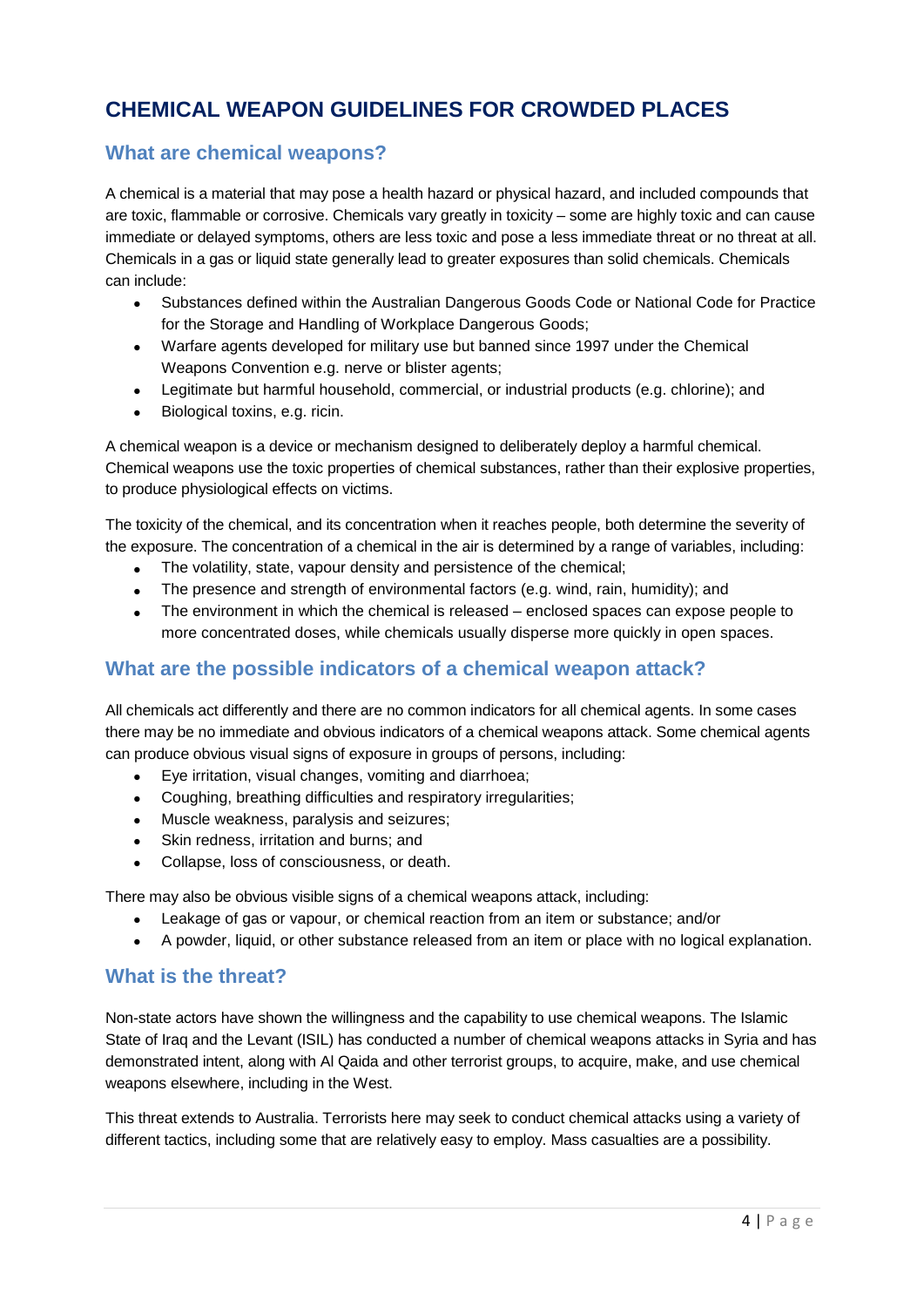In August 2017, police and intelligence officials disrupted a plot involving the development of hydrogen sulphide gas for use in an improvised chemical dispersal device in Australia. Officials allege those involved in the plot received advice and direction from ISIL.

While terrorist attacks in Australia – and against the West – have trended towards low capability inspired attacks using basic weapons, we also remain concerned by the threat of more complex attacks.

#### <span id="page-4-0"></span>**What is the government doing to protect crowded places from chemical weapon attacks?**

There is close cooperation between all levels of government, the private sector, and the public on protecting crowded places from terrorism. These arrangements are laid out in *Australia's Strategy for Protecting Crowded Places from Terrorism*, available at www.nationalsecurity.gov.au.

Australia has robust national governance arrangements in place to protect against the use of chemical weapon in a terrorist attack, including inter-governmental agreements, strategies, and policy development through the Australia-New Zealand Counter-Terrorism Committee.

Commonwealth, state and territory governments work collaboratively with industry to assess the national security risks associated with chemicals of security concern, and have developed a code of practice which is designed to help prevent identified chemicals from falling into the wrong hands. The *National Code of Practice for Chemicals of Security Concern* can be found at www.nationalsecurity.gov.au.

Guidelines for medical staff can be found in *The Australian Clinical Guidelines for Acute Exposures to Chemical Agents of Health Concern: A Guide for the Emergency Department Staff* at http://www.health.gov.au/internet/main/publishing.nsf/Content/ohp-exposure-chemical-agentsguidelines.htm

States and territories are responsible for developing, implementing and maintaining disaster and emergency management plans, including a capability to respond to chemical weapon attacks. These plans are integrated with state and territory counter-terrorism arrangements.

Key response agencies for a chemical weapon attack include police, fire, ambulance, and health services. Health authorities and emergency services personnel are well prepared to deal with the consequences of a terrorist attack involving chemical weapons, including having plans in place to respond to an attack and to treat those affected. Other support may be provided from Defence and environmental, forensic, laboratory and welfare agencies.

#### <span id="page-4-1"></span>**What can owners and operators do?**

There are a range of measures owners and operators can employ to strengthen their ability to detect, deter, delay, and respond to terrorist attacks using chemical weapons. Many of these measures have a broader application beyond chemical weapon attacks and the measures may have already been considered in existing emergency management arrangements and business continuity plans. Further information on implementing effective protective security can be found in *Australia's Strategy for Protecting Crowded Places from Terrorism*.

Owners and operators should:

- Conduct a comprehensive review of current emergency and evacuation plans for their respective businesses consistent with the current national threat level of PROBABLE;
- Ensure staff are aware of their roles and responsibilities within the organisation's emergency evacuation plans;
- Pre-plan your evacuation routes, including identifying alternative routes to minimise people's exposure to contaminated areas;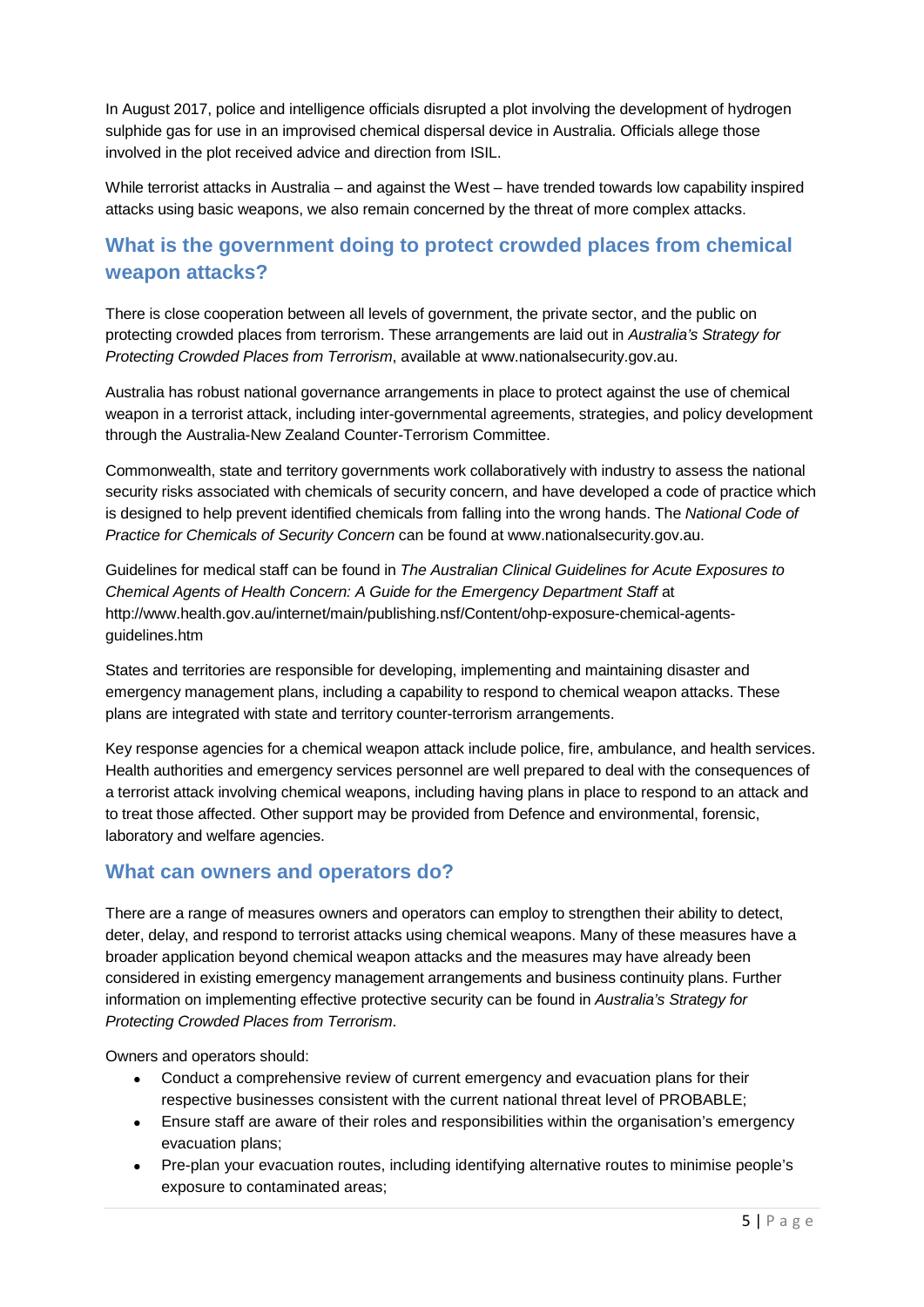- Consider how you will communicate evacuation routes to people during an incident;
- Ensure staff are briefed on the possible health effects of a chemical weapon attacks;
- Ensure staff are actively engaged in the conduct of 'white level inspections' around their workplace (see below);
- Ensure staff are aware of the mechanisms for the reporting of suspicious articles and people, including calling 000, local police, the National Security Hotline or Crime Stoppers;
- Remind staff to be vigilant to all unattended bags and articles, and any persons acting suspiciously;
- Develop and implement robust mail screening procedures;
- Consider conducting regular exercises to test your emergency evacuation plans and white level inspection procedures;
- Ensure compliance with security plans and white level inspections through appropriate management and supervision; and
- Ensure access to first aid supplies.

A 'white level inspection' is a visual examination by all staff members of their respective workplace for any articles that are unusual, suspicious, or unable to be accounted for. Employees are most familiar with their respective workplaces and are therefore best positioned to detect foreign or unusual items. Those conducting white level inspections should:

- Inspect all areas accessible by the public at the start and conclusion of operations, e.g. for transport infrastructure, inspections should incorporate all areas of mass passenger vehicles as well as transport terminals;
- Conduct inspections regularly throughout the day;
- Be vigilant to unattended baggage and articles;
- Keep all communal and public spaces tidy, including emptying bins on a regular basis;
- Lock all doors, cupboards, and cabinets that are not in use; and
- Be vigilant to suspicious behaviour and report any suspicious behaviour to supervisors and police.

A potential chemical weapon may be discovered by detecting an unattended or suspicious item. To determine whether an item is suspicious, owners and operators and their employees should apply the 'HOT' principle. Under the HOT principle, anything that is hidden, obviously suspicious, or not typical to its environment could be deemed a security risk. If a suspicious item is found, personnel should:

- Avoid touching, moving, or disturbing the item;
- Attempt to locate the owner of the article by inquiring with people in the area;
- If available, check CCTV footage to determine who placed the article;
- Inform a supervisor, manager, or police if the article cannot be accounted for;
- Record a detailed description of the item, including size, shape, location, and whether it is leaking liquid or unusual odours;
- Take a photo of the article if safe to do so; and
- Consider moving people away from the suspicious item and/or restricting access.

In a crowded place, an attack using chemical weapons may create a level of panic and chaos that is difficult to control. The main objective of any response plan should be to minimise risk to people. In the event of a chemical weapons attack, owners and operators of crowded places should do what they can to protect lives, including:

- Contact and provide information to police and emergency services;
- Where possible, contain the incident or threat;
- Activate existing emergency management and business continuity plans;
- Assess the incident and build situational awareness;
- Clearly provide instructions to staff and patrons;